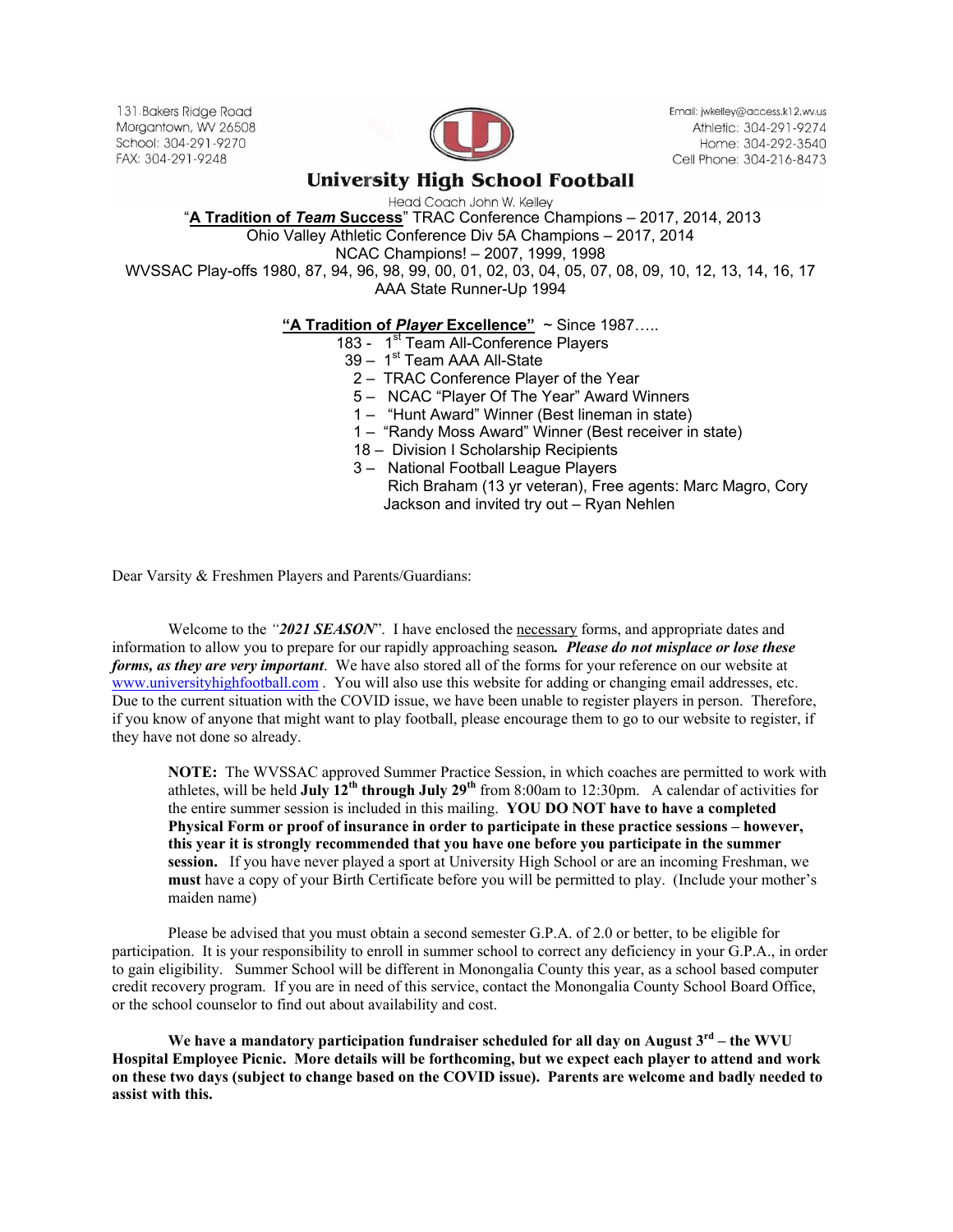**Our season** will officially begin with a **check-in, registration, and a mandatory meeting** on **Sunday, August 1st at 6:00 pm** in the cafeteria/auditorium. **Parents are urged to please attend this meeting!** We will introduce the staff, discuss expectations, requirements, and goals, as well as answer any questions and concerns you may have. At that time we will also have for sale the **5-Pocket Padded Girdles (\$35)** for anyone interested in purchasing one. *Mandatory* daily on-field practices will begin on Monday, August 2<sup>nd</sup> from 8:00 a.m. until 12:00pm. (August schedule included).

We will hold our summer weightlifting and conditioning program on Mondays, Wednesdays and Fridays, beginning Wednesday, June 2<sup>nd</sup> from 9:00am – 10:30am. ALL SESSIONS WILL BE HELD AT UNIVERSITY HIGH SCHOOL IN THE WEIGHT ROOM AND ARE OPEN TO UNIVERSITY HIGH FOOTBALL PLAYERS AND PLAYERS FROM OUR MIDDLE SCHOOL FEEDER SCHOOLS ONLY!! This program will be under the supervision and direction of Coach Clay Olson, our new strength and conditioning coach.

If you or your parents have any questions or concerns, please do not hesitate to call me at 304-216-8473 or by email at coachjwkelley@universityhighfootball.com . *Also, if for some reason you have decided not to play football since your initial interest, please have the courtesy to notify me, so that we don't prepare any further mailings or handouts for you* 

Practice begins in a few short weeks. To be the best player possible, and to guard against costly and damaging injuries, it is to your advantage to be in the best physical condition you can be at that time. If your family has planned a summer vacation during the months of June or July, go and enjoy yourself. However, please inform me of the dates that you will be out of town. All that we ask is that you maintain some level of fitness (running/flexibility) during your absence. Remember….."**the true quality of integrity and dedication is measured by how you "lead your life" when no one is looking."** 

**Enclosed you will find the following forms and enclosures that will be very important to you: (Please do not misplace them!!)** 

- **1)** PHYSICAL EXAM FORM You must have a completed physical exam form **before you may practice**  (your physical exam MUST be obtained May 1, 2021, or after). We do not supply or recommend a physician for this purpose, so please be sure to make an appointment with the physician of your choice between May 1<sup>st</sup> and August 1<sup>st</sup> to be eligible for practice on August  $2<sup>nd</sup>$ . Reminder: This physical will be good for ALL athletic participation throughout the 2021-2022 school year. **Special Notice: All Seniors MUST have Tdap and a Meningitis Booster shots prior to the start of practice in July. You should have already received a letter at your home from our school nurse about this. There will be no exceptions for this. You should either plan to get these during your physical, or call the Monongalia County Health Department for other options.**
- 2) July/August/September Calendars detailing practice schedule. (Subject to change with notice)
- 3) Schedules Varsity and Junior Varsity

I would also like to encourage everyone to go to our FaceBook page at https://www.facebook.com/UHS-Hawks-Football-698581590169142/ and "like" us, so that you will get the informational posts that we make on a fairly regular basis. New this year, we are also broadcasting announcements via Twitter  $@$  the Ujwkelley, if you would like to follow us that way.

Please note that this year we will have an away Junior Varsity Football Game on Monday, August 23rd at 6:00pm at North Marion High School, and also an away JV Game on Labor Day, September 6<sup>th</sup> at 6:00pm at Parkersburg South. Please make note of this for your holiday plans.

To A Successful Season…..

Manus Levery